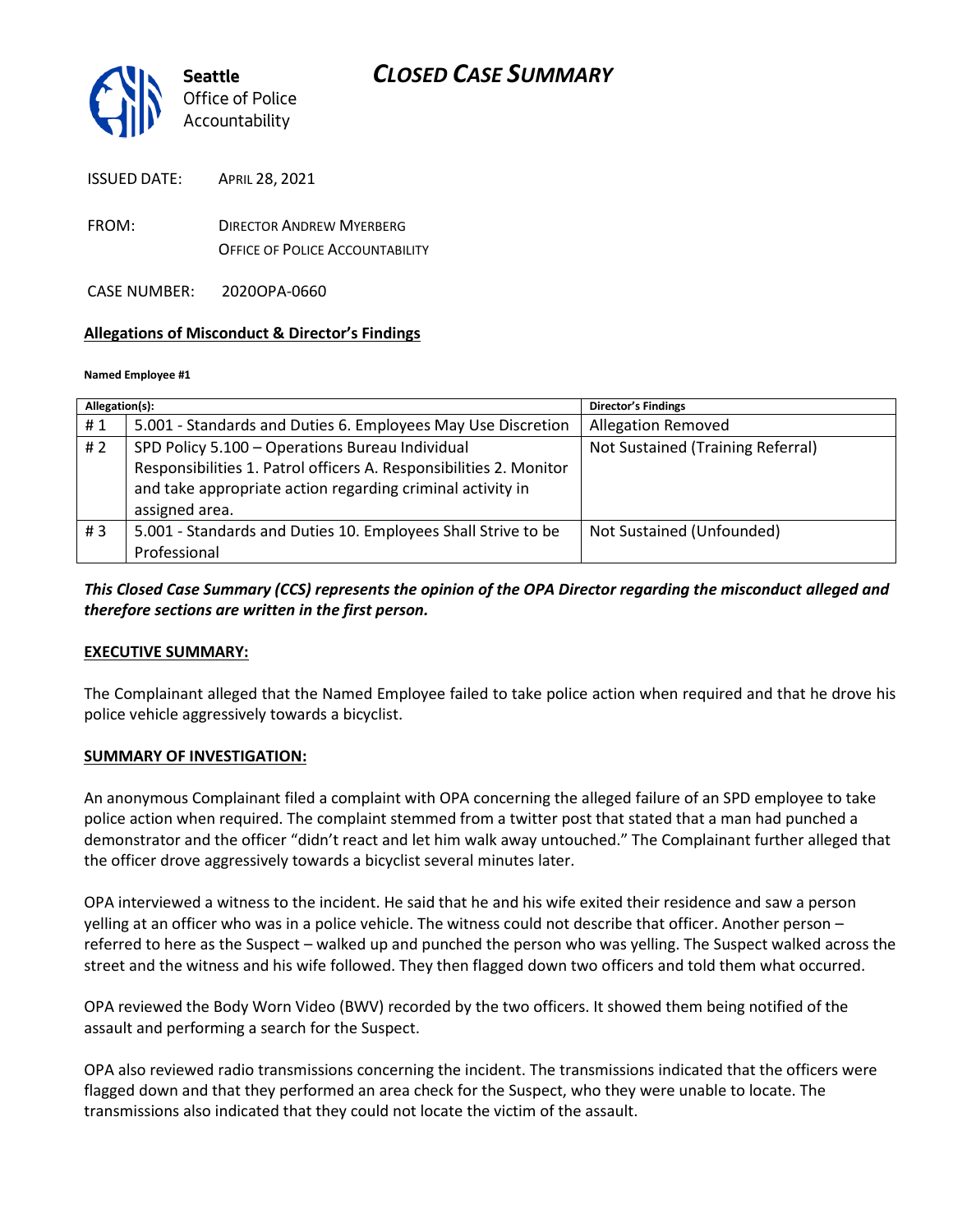

## *CLOSED CASE SUMMARY*

OPA CASE NUMBER: 2020OPA-0660

OPA identified that Named Employee #1 (NE#1), a Lieutenant, was parked in an unmarked police vehicle in the vicinity described by the witness. His vehicle matched the picture posted on Twitter.

OPA interviewed NE#1. He confirmed that he was at the location in question at the time of the incident. He described that it was nighttime and was raining, which significantly affected his visibility. He explained that his role was to monitor ongoing demonstrations and to supervise the SPD response. He said that, at the time, he was focused on a group of around 30 to 40 demonstrators and other demonstrators walking up and down the streets in the vicinity. He heard "a lot of yelling and screaming" around his car and perceived that there was a small group of individuals nearby. He scanned around but did not see anything out of the ordinary. However, he did not pay close attention to what was happening as he was fixated on the other demonstrators.

He stated that, at one point, an individual approached his vehicle and said that someone punched another person. NE#1 did not see any assault or any type of confrontation. All he heard was the yelling around his vehicle. Moreover, when he scanned around at the time of the yelling, he did not see anyone waving him down, a victim, or the Suspect.

NE#1 told OPA that, had he seen the assault, he would have gotten out of his vehicle to address it and would have called other backing officers to assist him. He stated that he later heard officers over the radio say that they had been flagged down and were searching for the Suspect. He recalled hearing that neither the Suspect nor a victim could be located. As he was aware that the incident was being handled by other officers, NE#1 took no action.

NE#1 said that he did not, himself, go over the radio and report the assault. He said that this was because he knew the incident was being handled by other officers and he did not have anything specific to report at that time. He said that, prior to hearing the other radio transmissions, his intent was to potentially take action once his observations of the demonstration had been completed.

NE#1 did not believe that he violated any of the allegations set forth in this case. He did not believe that he abused his discretion by not getting out of his vehicle and investigating. He stated that his role was to supervise and observe the demonstrations. He further said that getting out of his vehicle while alone would not have been safe and might have resulted in a larger confrontation. He stated that his intent was to investigate the incident, but this was obviated when other units handled it. For similar reasons, he felt that he appropriately conducted his patrol responsibilities. Lastly, NE#1 denied engaging in any actions that were unprofessional.

#### **ANALYSIS AND CONCLUSIONS:**

#### **Named Employee #1 - Allegation #1** *5.001 - Standards and Duties 6. Employees May Use Discretion*

OPA believes that SPD Policy  $5.100(1)(A)(2)$ , which is set forth in Allegation #2, is the allegation that best captures NE#1's conduct in this case. OPA finds this allegation, which governs discretion and covers the same inactions and actions that are discussed below, to be duplicative. Accordingly, OPA recommends that this allegation be removed.

Recommended Finding: **Allegation Removed**

**Named Employee #1 - Allegation #1**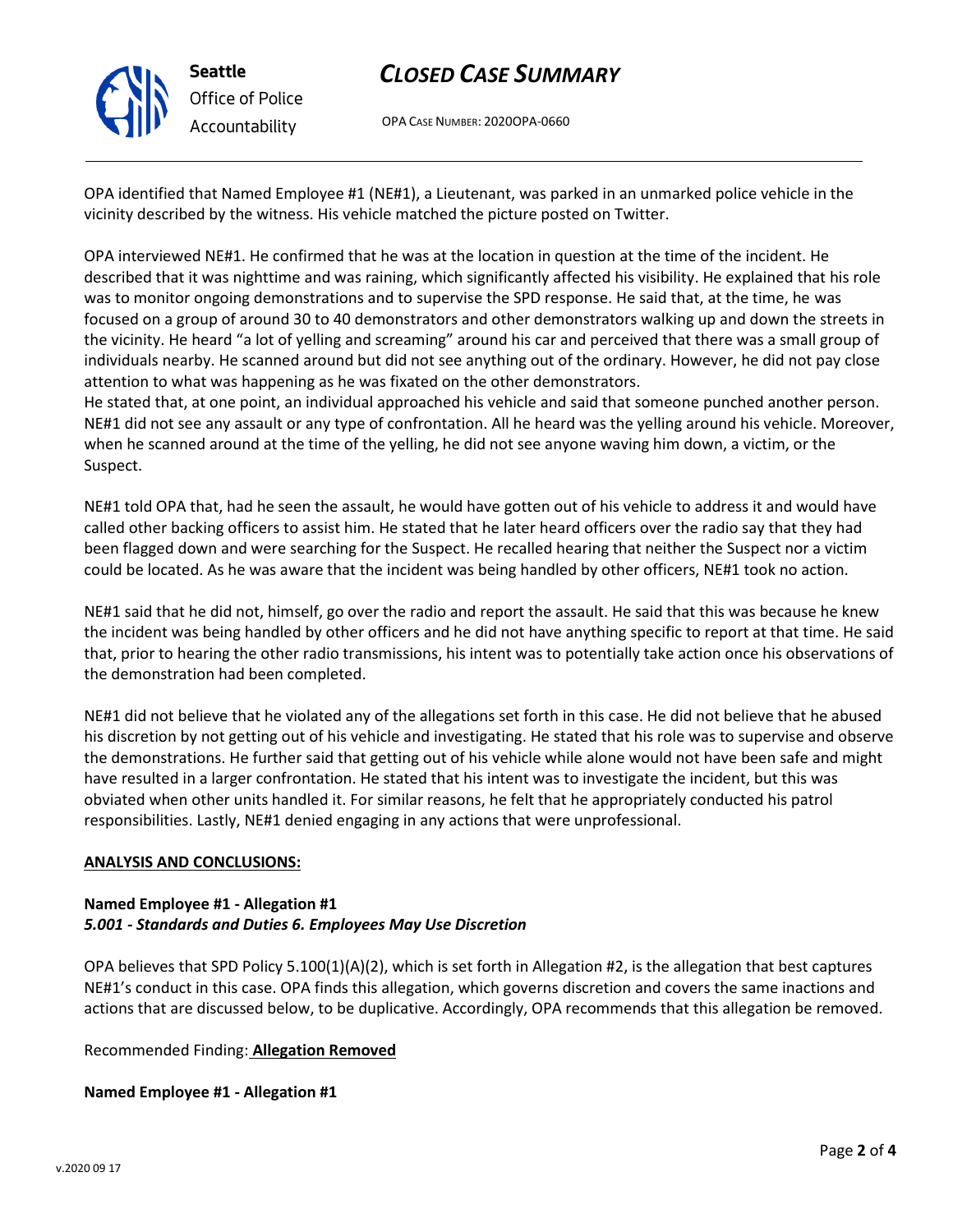

## *CLOSED CASE SUMMARY*

OPA CASE NUMBER: 2020OPA-0660

#### *SPD Policy 5.100 – Operations Bureau Individual Responsibilities 1. Patrol officers A. Responsibilities 2. Monitor and take appropriate action regarding criminal activity in assigned area.*

SPD Policy 5.100(1)(A)(2) sets forth the requirement for SPD employees assigned to the Patrol Operations Bureau to monitor and take appropriate action regarding criminal activity in an assigned area.

Here, NE#1 acknowledged that he was informed that an assault had occurred. He did not, however, see the assault or observe the Suspect or victim. He provided several reasons for why he did not immediately exit his police vehicle to investigate the incident, including that: he was alone at the time and it was potentially unsafe; he was focused on other responsibilities; he did not see any criminal activity; and he learned shortly thereafter that other officers had responded.

OPA does not believe that it was unreasonable for NE#1 to remain in his police vehicle at the time and to not actively investigate the assault. As he indicated, he was alone at the time. Moreover, he was a Lieutenant, not a patrol officer, and was tasked with monitoring the ongoing demonstration and directing the SPD response thereto.

That being said, OPA concludes that NE#1 should have gone over the radio, even if briefly, to make other officers aware of the assault and to have them respond to his location. This would have taken just seconds, it would not have compromised his safety, and would have permitted him to continue to carry out his supervisory functions.

While OPA does not find his failure to do so to have been so egregious to constitute a violation of policy – particularly since other officers did ultimately respond – OPA believes that retraining and counseling is warranted.

Accordingly, OPA recommends that this allegation be Not Sustained – Training Referral.

• **Training Referral**: NE#1 should be counseled concerning this incident and, specifically concerning his failure to provide a radio update concerning the reported assault. This counseling and any retraining provided should be documented, and this documentation should be maintained in an appropriate database.

Recommended Finding: **Not Sustained (Training Referral)**

### **Named Employee #1 - Allegation #3** *5.001 - Standards and Duties 10. Employees Shall Strive to be Professional*

It was alleged that NE#1 was unprofessional when he drove aggressively towards a bicyclist. SPD Policy 5.001-POL-10 requires that SPD employees "strive to be professional at all times." The policy further instructs that "employees may not engage in behavior that undermines public trust in the Department, the officer, or other officers." (SPD Policy 5.001-POL-10.) Lastly, the policy instructs Department employees to "avoid unnecessary escalation of events even if those events do not end in reportable uses of force." (*Id*.)

While the Complainant alleged that NE#1 drove aggressively, no video was provided of this purported conduct. Moreover, the Complainant was anonymous and, thus, could not be interviewed. NE#1 denied engaging in unprofessional behavior and OPA was unable to locate any evidence contradicting this.

Accordingly, when assessing this allegation under the requisite burden of proof, OPA recommends that it be Not Sustained – Unfounded.